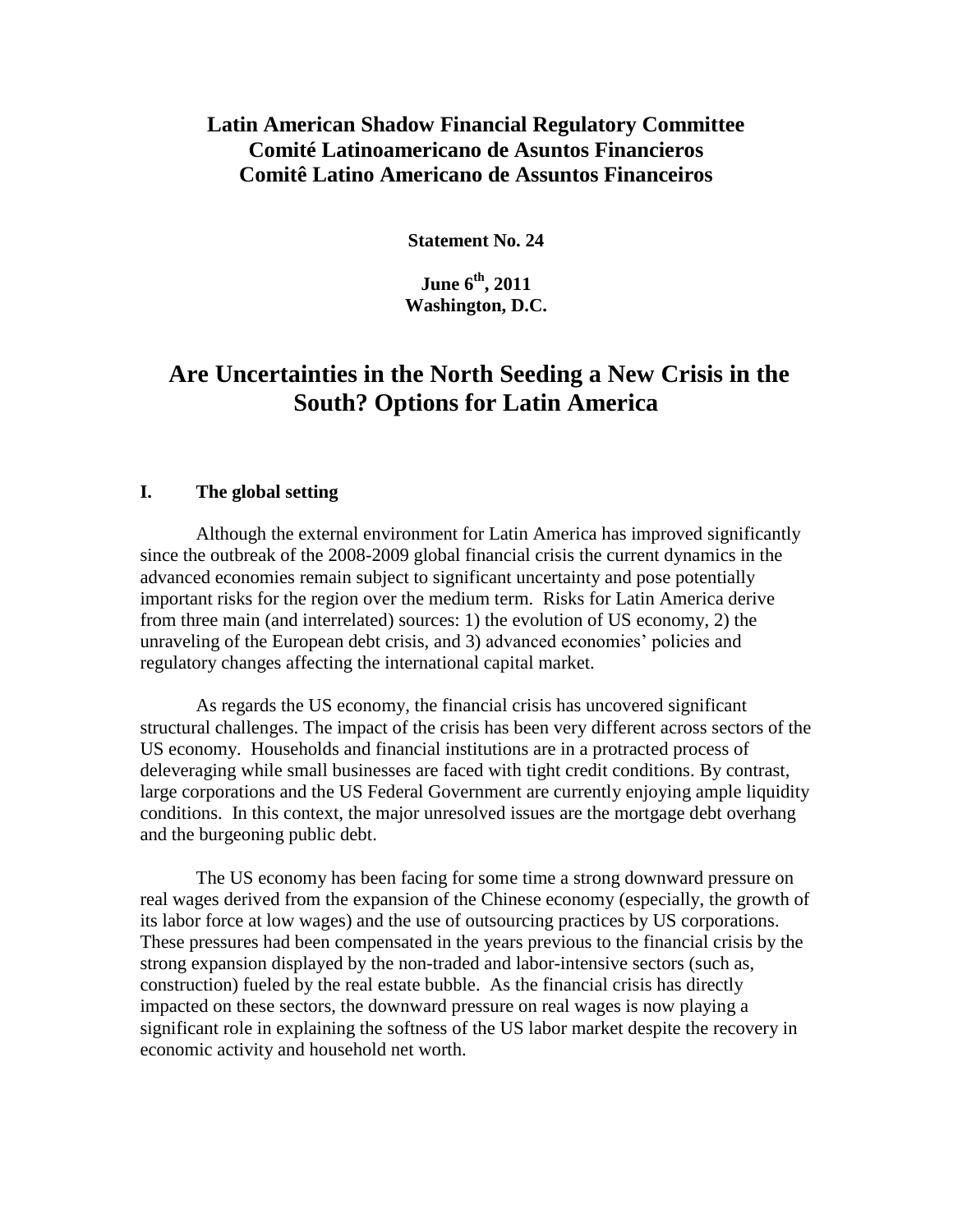$\overline{a}$ 

Due to political gridlock on budgetary issues, US policy will most likely rely almost solely on monetary policy. In a context of persistent unemployment, slow growth and high levels of indebtedness in both the private and public sectors, US monetary policy is likely to remain accommodative barring significantly negative inflation surprises.

Therefore, under this baseline scenario, the Committee believes that the recovery of the US economy, and especially of employment, is likely to be modest by historical standards. Moreover, the likely low level of nominal and negative real interest rates in the US will continue to support conditions for further capital inflows toward emerging markets.

As regards potential developments in the European debt crisis, the Committee sees significant risks and uncertainties deriving from the current Eurozone strategy. Based on past experiences around the world, the Committee believes that the current strategy of providing financing assistance in exchange for fiscal adjustment in Greece is unlikely to restore growth in the medium term unless that country's fiscal situation becomes clearly sustainable in the eyes of the capital market. Although the current strategy is likely to postpone a resolution, the Committee believes that, in the end, Europe will face one of two possible scenarios: 1) a disruptive debt restructuring in Greece and possibly in other European economies, or 2) an outright bailout by the Eurozone governments to Greece and possibly other affected countries that results in a significant debt reduction and a relatively benign treatment of bondholders. However, a disorderly management of the European debt crisis may have severe contagion effects on Latin America, especially in light of the large presence of foreign-owned banks in the region.

The high debt situation in Europe has unveiled a long-standing challenge for that region: the need to raise productivity. However, the structural reforms required to generate a significant improvement in growth prospects face significant economic and political challenges. In view of these conditions, our baseline scenario assumes a slow growth recovery in the advanced economies as a whole.

 The Committee views as unlikely the development of sustained inflationary pressures in the advanced economies in the near term. However, in terms of the international capital market, policy actions in response to the deteriorating public debt conditions may result in the adoption of regulations that may be reminiscent of measures associated historically with the concept of financial repression. An example of such actions is the rising share of public debt in the balance sheet of commercial banks and pension funds.  $<sup>1</sup>$ </sup>

<sup>&</sup>lt;sup>1</sup> For instance, in 2009 the UK increased the required holdings of government bonds held by banks. In 2010, France converted the pension reserve fund to a captive buyer of government debt. Basel III liquidity requirements require bank to invest in domestic government bonds.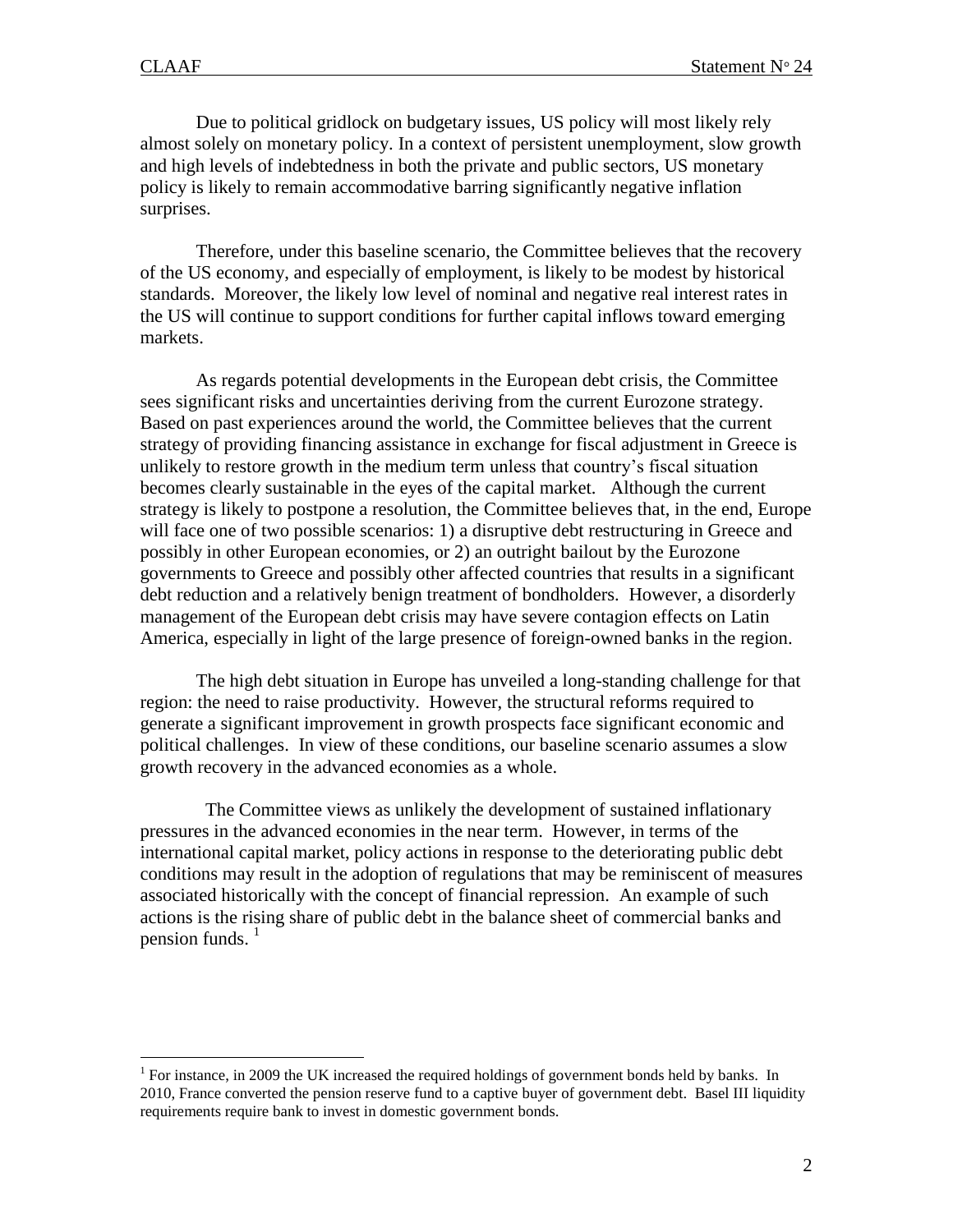$\overline{a}$ 

## **II. Effects of the global setting on Latin America**

Under the previously discussed external baseline scenario, Latin America is likely to face significant and continued capital inflows. Strong capital inflows have been, in varying degrees, associated with widening current account deficits, real exchange rate appreciation, and credit booms. $<sup>2</sup>$ </sup>

Since the onset of the inflows, rapid increases in real estate and equity prices are raising the concern of the development of asset bubbles in several Latin American economies. Asset bubbles are reinforced by the perception of ample liquidity in domestic markets, although such perception may prove to be quite volatile. The surge in asset prices is also fueled by regulations that require pension funds to invest in domestic assets.

Of some concern is that saving rates in the region remain low and falling; current account balances are rapidly shifting into a deficit position in surplus countries or are deteriorating further in most deficit countries. The region is thus returning to its historical dependence on foreign savings. This deterioration is taking place against the backdrop of high world commodity prices.

The expansion of domestic demand is contributing to real exchange rate appreciation across the region and concerns about "Dutch disease" problems have resurfaced. To the extent central banks intervene in foreign exchange markets to mitigate the nominal appreciation, this is also fueling rapid credit growth and rising domestic inflation. There is considerable variation across countries in the region.

The surge in capital inflows has triggered a number of largely uncoordinated policy responses. Various central banks have resorted to widespread foreign-exchange intervention, to sterilization operations, to increases in reserve requirements, and to the adoption of capital controls. In some countries, regulators have implemented, or are considering the adoption of counter-cyclical capital requirements and/or other macroprudential regulations.

Despite the widespread policy response, capital inflows have remained strong. Moreover, the adoption of capital controls in some countries may be displacing exchange-rate appreciation pressures to other neighboring economies. The absence or limited currency appreciation in China and other Asian economies exacerbate the abovementioned pressures.

The rapid expansion of credit raises the question as to whether they are destined to capital formation and productive projects as opposed to simply fueling higher consumption and household indebtedness. Furthermore, the significant credit growth raises concern about the overall quality of new loans as well as inflationary pressures.

 $2^2$  For regional aggregates, see IMF's World Economic Outlook, April 2011.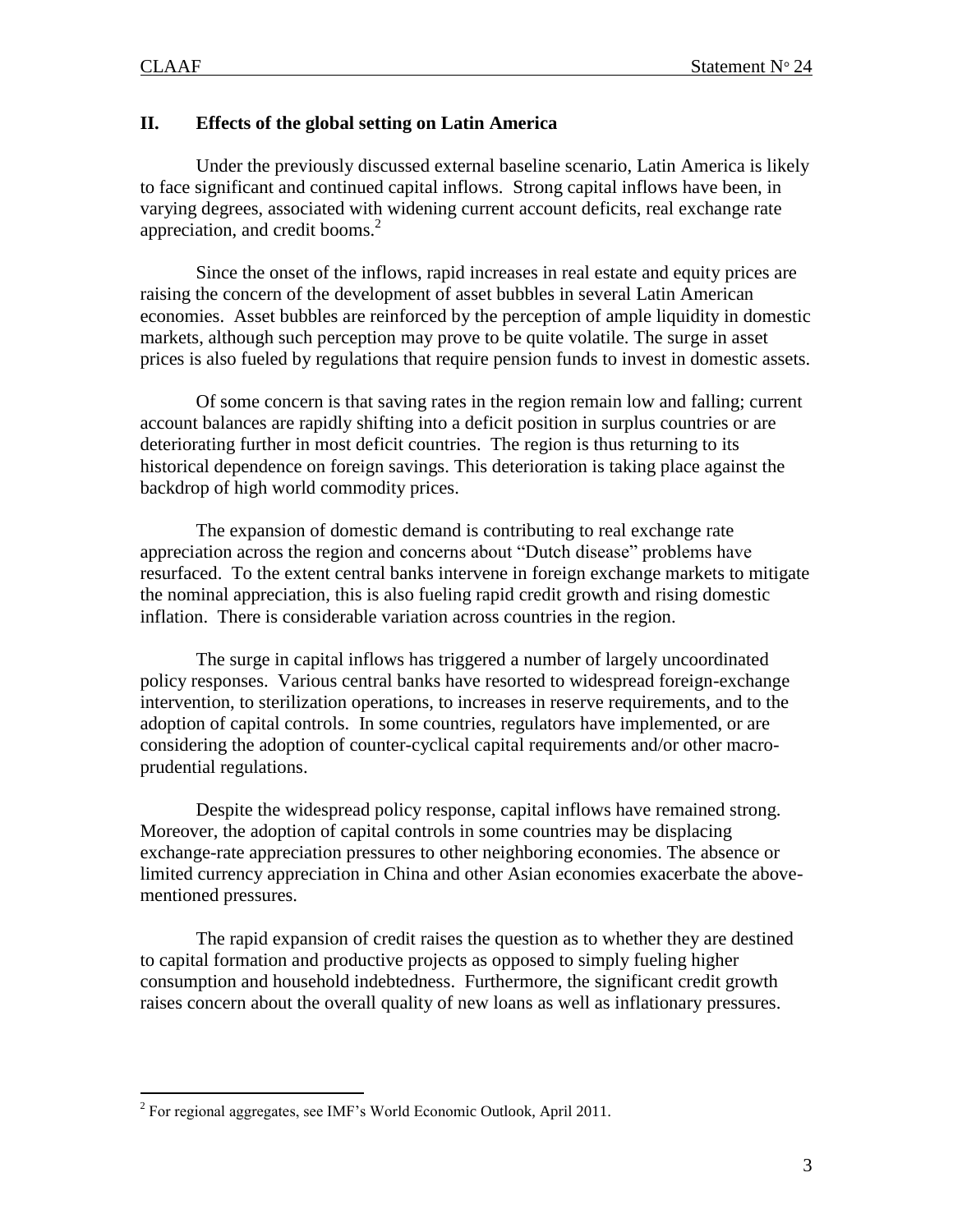## **III. Policy Recommendations**

In view of the region's challenges in coping with the current surge in capital inflows, the Committee has considered a number of additional policy options that could be useful in dealing with the risks associated with the above-mentioned surge as well as with the potential sudden stops in capital flows that may occur if external conditions worsen in the future.

The Committee's recommendations primarily focus on the risks posed by the ongoing credit boom in the context of a low domestic savings rate. Some of the recommendations have a predominantly structural nature to shape incentives to save, while other deal with counter-cyclical policies in response to the flows.

### *Cyclical: Credit booms*

Given the relative importance played by the banking system in the development of credit booms, the Committee concluded that the macro prudential framework applying to the financial system needs to be strengthened in the following directions:

- **Central banks should consider adopting explicit credit growth caps (i.e., a maximum target applicable to the yearly increase in bank assets, implemented at the bank level).** Such instrument may be highly effective in preventing excessive credit growth, and aligning bank asset growth to macroeconomic objectives as well as to the capacity of banks to manage the risks associated with a fast expansion of their balance sheets.
- **In the current context it is appropriate to raise further minimum capital requirements (that in most countries stand in the range of 10-12% of riskbased assets), and introduce cyclically-adjusted capital and provisioning requirements, along the lines recommended by Basel III adapted and calibrated to Latin American financial institutions.**
- Non-deposit funding has proven to be very volatile. Hence, **maturity and currency mismatches associated with wholesale (especially external) funding should be limited.**
- Similarly, **central banks should consider the adoption of regulations designed to limiting the size of off-balance sheet activities of banks.** This is especially important for countries where the ability to adequately supervise its risks is insufficient.
- A source of concern is the potential negative effect on credit deriving from external banking problems on Latin America transmitted through the operations of foreign banks operating in the region. Bank supervisors in the region should evaluate closely the potential impact of external banking problems in their countries. In normal conditions branches and subsidiaries of foreign banks should